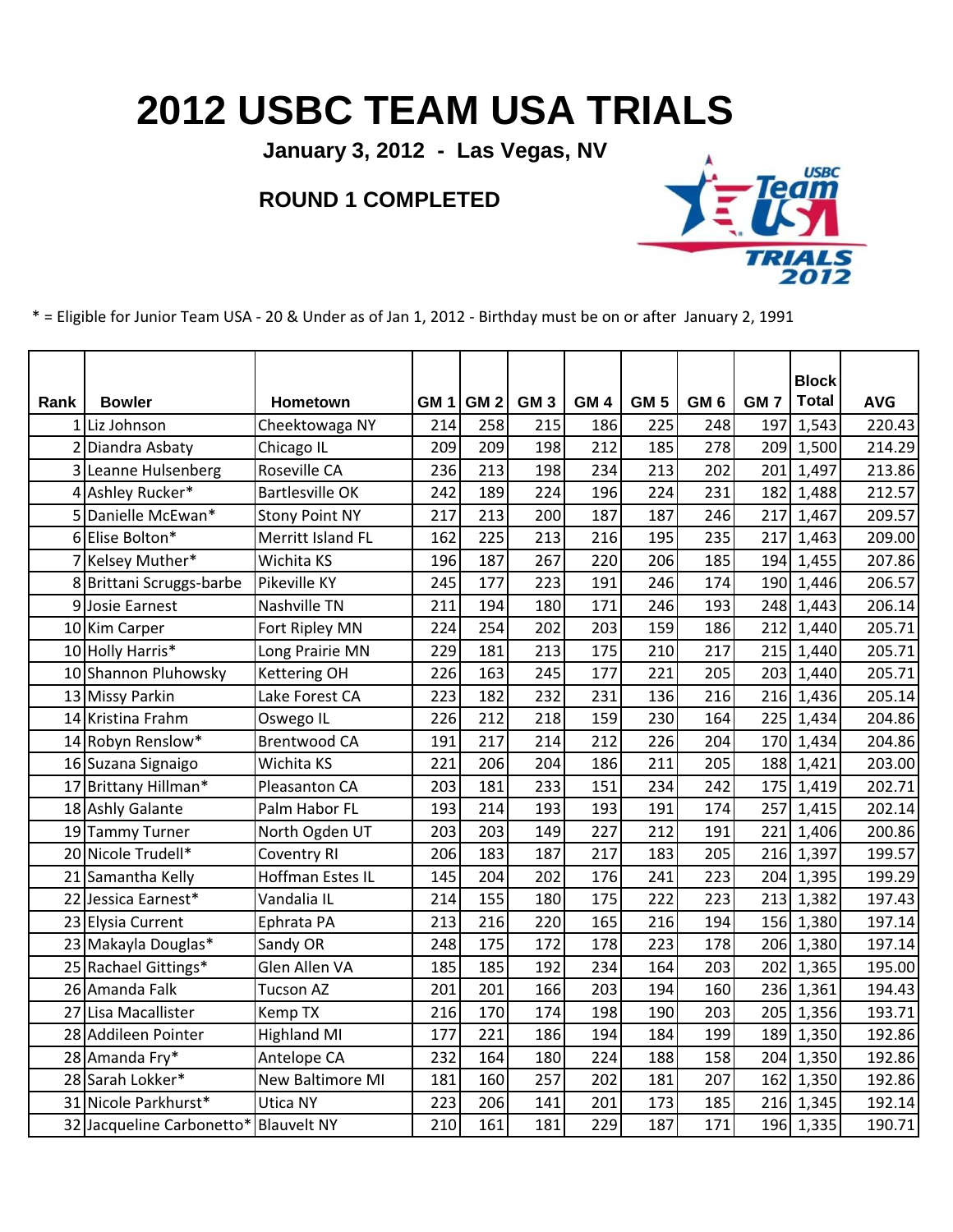|    | 33 Kim Yioulos         | Rochester NY         | 192 | 188 | 205 | 163 | 219 | 162 | 205<br>1,334 | 190.57 |
|----|------------------------|----------------------|-----|-----|-----|-----|-----|-----|--------------|--------|
|    | 34 Kaitlin Quinn*      | Livonia NY           | 152 | 216 | 218 | 183 | 213 | 180 | 1,331<br>169 | 190.14 |
|    | 35 Annamarie Groce*    | Kernersville NC      | 175 | 191 | 213 | 153 | 176 | 220 | 201<br>1,329 | 189.86 |
|    | 36 Kara Richard*       | <b>Tecumseh MI</b>   | 199 | 176 | 161 | 171 | 204 | 212 | 204<br>1,327 | 189.57 |
| 37 | Courtney Schultz*      | Hacienda Heights CA  | 169 | 212 | 157 | 189 | 218 | 209 | 1,323<br>169 | 189.00 |
|    | 38 Brittni Hamilton    | Webster NY           | 170 | 161 | 214 | 194 | 208 | 172 | 201<br>1,320 | 188.57 |
|    | 39 Ashley Dunn*        | Palmdale CA          | 155 | 220 | 181 | 166 | 187 | 225 | 1,317<br>183 | 188.14 |
|    | 40 Kayla Johnson       | Washington IL        | 201 | 204 | 194 | 168 | 203 | 159 | 187<br>1,316 | 188.00 |
|    | 41 Erin McCarthy       | Omaha NE             | 204 | 152 | 217 | 169 | 178 | 169 | 225<br>1,314 | 187.71 |
| 42 | Jessica Spires         | New Lenox IL         | 207 | 181 | 174 | 188 | 198 | 183 | 182<br>1,313 | 187.57 |
|    | 43 Courtney Varin      | West Warwick RI      | 181 | 136 | 182 | 229 | 213 | 198 | 1,309<br>170 | 187.00 |
|    | 44 Alexis Ijams*       | Wichita KS           | 134 | 210 | 158 | 202 | 173 | 203 | 1,306<br>226 | 186.57 |
|    | 45 Hilary Aycock       | Raleigh NC           | 151 | 189 | 185 | 223 | 214 | 158 | 182<br>1,302 | 186.00 |
|    | 46 Correen Lieber*     | Issaquah WA          | 190 | 176 | 211 | 190 | 181 | 141 | 1,300<br>211 | 185.71 |
| 47 | Kristina Mickelson     | <b>Bellevue NE</b>   | 202 | 179 | 162 | 171 | 194 | 178 | 212<br>1,298 | 185.43 |
| 47 | Bryanna Caldwell       | Red Rock AZ          | 181 | 177 | 201 | 172 | 198 | 196 | 173<br>1,298 | 185.43 |
|    | 49 Michelle Hunzaker*  | Cary NC              | 152 | 178 | 163 | 193 | 234 | 198 | 173<br>1,291 | 184.43 |
|    | 50 Katie Thornton*     | Lake Wales FL        | 175 | 151 | 190 | 225 | 237 | 177 | 129<br>1,284 | 183.43 |
| 51 | T'nia Falbo            | Greensburg PA        | 203 | 169 | 212 | 167 | 177 | 169 | 184<br>1,281 | 183.00 |
|    | 52 Gabriella Mayfield* | Lake Isabella CA     | 213 | 173 | 161 | 166 | 212 | 172 | 181<br>1,278 | 182.57 |
|    | 53 Kalyn Washburn      | <b>Tucson AZ</b>     | 195 | 171 | 197 | 148 | 171 | 173 | 1,277<br>222 | 182.43 |
|    | 54 Kimi Davidson*      | Irving TX            | 214 | 174 | 177 | 170 | 171 | 183 | 187<br>1,276 | 182.29 |
|    | 55 Karlie Loop*        | Menifee CA           | 154 | 141 | 158 | 243 | 171 | 208 | 196<br>1,271 | 181.57 |
|    | 56 Christina Halen*    | Kennesaw GA          | 167 | 185 | 170 | 173 | 212 | 184 | 1,259<br>168 | 179.86 |
|    | 57 Megan Buja          | Rockford IL          | 223 | 186 | 172 | 178 | 137 | 147 | 211<br>1,254 | 179.14 |
|    | 58 Sydney Brummett*    | Fort Wayne IN        | 177 | 216 | 200 | 180 | 145 | 184 | 1,253<br>151 | 179.00 |
|    | 59 Brandi Branka       | Momence IL           | 150 | 184 | 147 | 172 | 203 | 188 | 205<br>1,249 | 178.43 |
|    | 59 Melissa Lachanski*  | Albany NY            | 150 | 149 | 178 | 208 | 186 | 199 | 179<br>1,249 | 178.43 |
| 61 | Christina Brown*       | Vacaville CA         | 211 | 160 | 172 | 195 | 177 | 169 | 159<br>1,243 | 177.57 |
| 62 | Catherine Rawsthorne*  | Federal Way WA       | 178 | 212 | 183 | 124 | 173 | 212 | 156<br>1,238 | 176.86 |
|    | 63 Kaitlin Mayall*     | Chula Vista CA       | 188 | 187 | 162 | 134 | 201 | 196 | 168 1,236    | 176.57 |
|    | 64 Natalie Goodman*    | O'Fallon IL          | 174 | 175 | 172 | 147 | 185 | 175 | 197<br>1,225 | 175.00 |
|    | 64 Brandy Silva        | Albuquerque NM       | 168 | 179 | 180 | 165 | 185 | 167 | 1,225<br>181 | 175.00 |
|    | 66 Erica Schneider*    | Levittown NY         | 202 | 196 | 168 | 166 | 169 | 158 | 165 1,224    | 174.86 |
|    | 67 Natalie Jimenez*    | Rowland Heights CA   | 129 | 170 | 159 | 180 | 180 | 188 | 1,223<br>217 | 174.71 |
|    | 68 Emily Huddleston*   | Omaha NE             | 204 | 193 | 165 | 160 | 186 | 182 | 1,222<br>132 | 174.57 |
|    | 69 Shauna Shannon      | Albuquerque NM       | 182 | 189 | 181 | 192 | 147 | 166 | 162<br>1,219 | 174.14 |
|    | 70 Leea Haworth*       | Tumwater WA          | 181 | 137 | 176 | 187 | 171 | 167 | 1,210<br>191 | 172.86 |
| 71 | Brandi Stephens*       | Lahoma OK            | 166 | 191 | 211 | 141 | 141 | 212 | 135<br>1,197 | 171.00 |
|    | 72 Amy Chirico         | Hazleton PA          | 183 | 162 | 194 | 174 | 158 | 132 | 1,187<br>184 | 169.57 |
|    | 73 Shelly Goodwin*     | Palm City FL         | 188 | 159 | 151 | 143 | 163 | 211 | 170 1,185    | 169.29 |
|    | 74 Marissa Martinek    | Albany NY            | 183 | 176 | 136 | 179 | 159 | 176 | 171 1,180    | 168.57 |
|    | 74 Talia St_angelo     | Temple City CA       | 179 | 139 | 180 | 131 | 182 | 210 | 159 1,180    | 168.57 |
|    | 76 Samantha Hesley     | <b>Wellington FL</b> | 175 | 182 | 129 | 171 | 134 | 194 | 182<br>1,167 | 166.71 |
|    | 77 Kayla Endicott      | Hutto TX             | 159 | 169 | 148 | 163 | 158 | 181 | 1,161<br>183 | 165.86 |
|    | 78 Catherine Mullen*   | Kissimmee FL         | 178 | 191 | 126 | 166 | 154 | 170 | 140 1,125    | 160.71 |
|    | 79 Sara DiScioscia     | Hampton VA           | 137 | 142 | 168 | 147 | 161 | 166 | 201 1,122    | 160.29 |